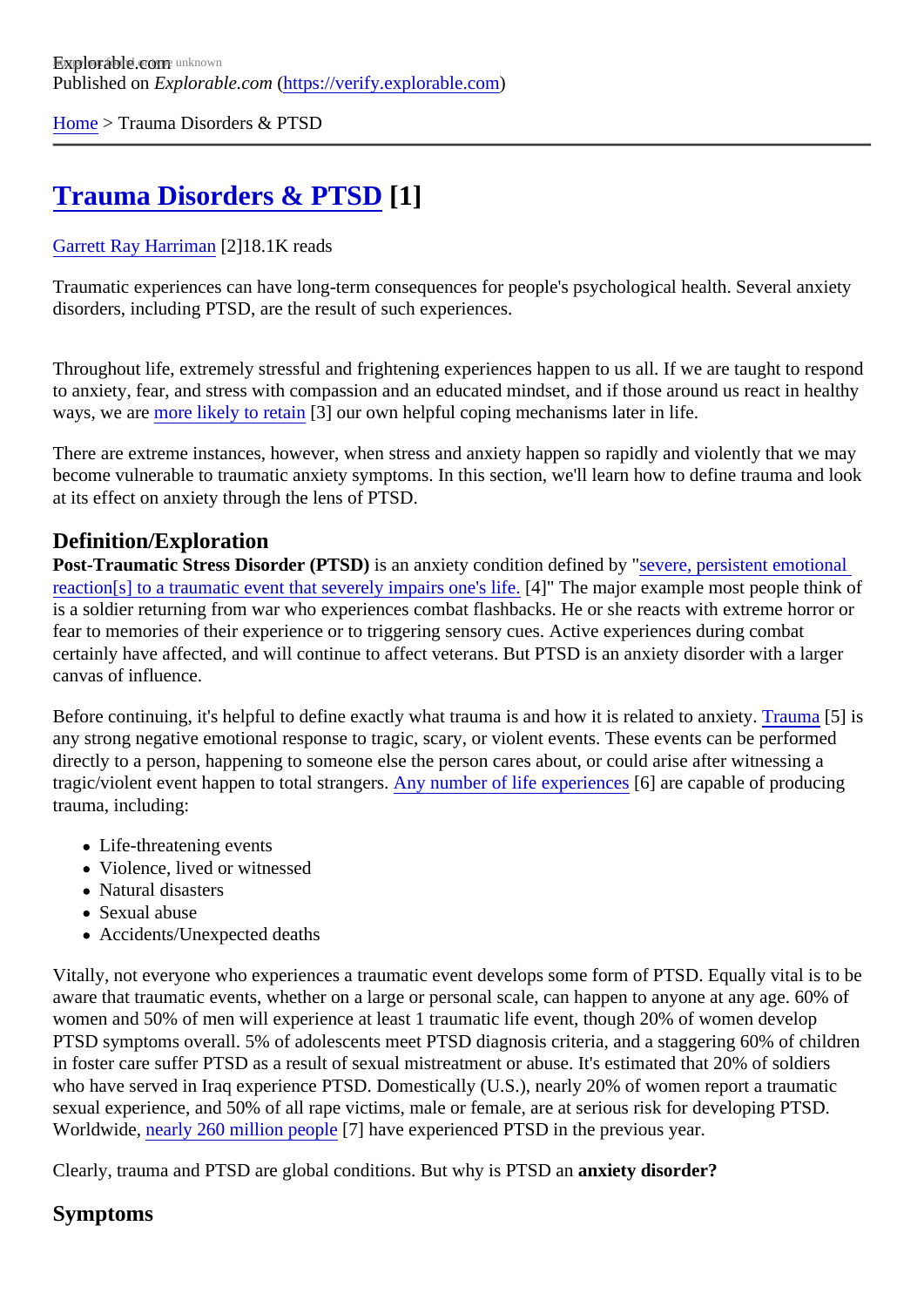People living with PTSD have not only experienced highly stress- and anxiety-inducing scenarios, but they continually re-experience these feelings in multiple ways. To be diagnosed with PTSD, a person has to me certain criteria for 3 months or longer:

- 1. A person has to have personally experienced or witnessed a traumatic event
- 2.

A person's reaction to the event is either with horror or intense fear, although children may act "disorganized"

3.

The traumatic event serves as a triggering event. Unlike [8] or many instances of anic Disorder [9], PTSD is directly related to a specific traumatic event. These events are generally outside everyd stress and anxiety typically experiences. They can be instantaneous (an accident) or prolonged (war sexual abuse)

From this point in symptomatology, without interventior healthy coping [10], a person's thoughts and behavior[s significantly alte](http://www.nimh.nih.gov/health/topics/post-traumatic-stress-disorder-ptsd/index.shtml)r[6]. The three main symptoms of PTSD are:

- Re-experiencing A person relives their traumatic experience through thoughts, feeling, dreams, images, flashbacks, or, in the case of many children, continually reenacting the event through play
- Avoidance A person may seek to completely avoid people, places, or sensory details that remind them (trigger them) of the event. Many may seem dazed or distant and often actively suppress detai of their trauma
- Increased Arousal- PTSD sufferers become "jumpy" or "edgy," vigilant about their surroundings, and may experience insomnia and anges in moord 1] (anger, irritability, or depression). Like many other anxiety disorders, experiencing PTSD also increases the risk of developing other anxiety disorders or negative coping habits such as drug or substance abuse.

At this time, the causes of PTSD are thought to be very dynamic. There are of course the triggering events themselves and enetic predispositions toward anxiet [2] to consider, but researchers have also le [exciting headwa](http://www.nimh.nih.gov/health/topics/post-traumatic-stress-disorder-ptsd/index.shtml) $[6]$  in uncovering the brain structures and genes responsible for creating fear memories. These advances, coupled with advancer in behavioral extinction research 3], are paving the way for potential drug treatments to relieve PTSD sufferers of their condition.

For now, the best interventions for helping PTSD patients are Psychotherapy (di[scus](https://explorable.com/psychotherapy)sed) and medication [\(here](https://explorable.com/medication)<sup>[15]</sup>). Preventive and resilience factors, as well esthy<sup>[16]</sup> [coping](https://explorable.com/anxiety-tips-cognitive-social-strategies)<sup>[17]</sup> [habits](https://explorable.com/mindfulness-breathing-exercise)[18], are also encouraged.

## Case Study

Here is a very personal example of how PTSD has affected someone's life--a prison security guard who w beaten by several inmates:

"Over the next few months he experienced a significant number of flashbacks to the incident, feeling the force of the blows to him and experiencing the fear of dying. Many occurred at night, while in bed. Every flashback was terrifying, and in the hour following them he had to get out of bed and try and watch television or read a book to help him calm down. He regularly had two or more flashbacks per night. As a consequence he became increasingly exhausted. In addition, he spent much of the day mulling over the causes and consequence of the attack. He would spend many hours ('A day may disappear') looking out of a house window dwelling on the attack..."

Source URL: https://verify.explorable.com/e/traumatic-stress-related-disorders?gid=21000